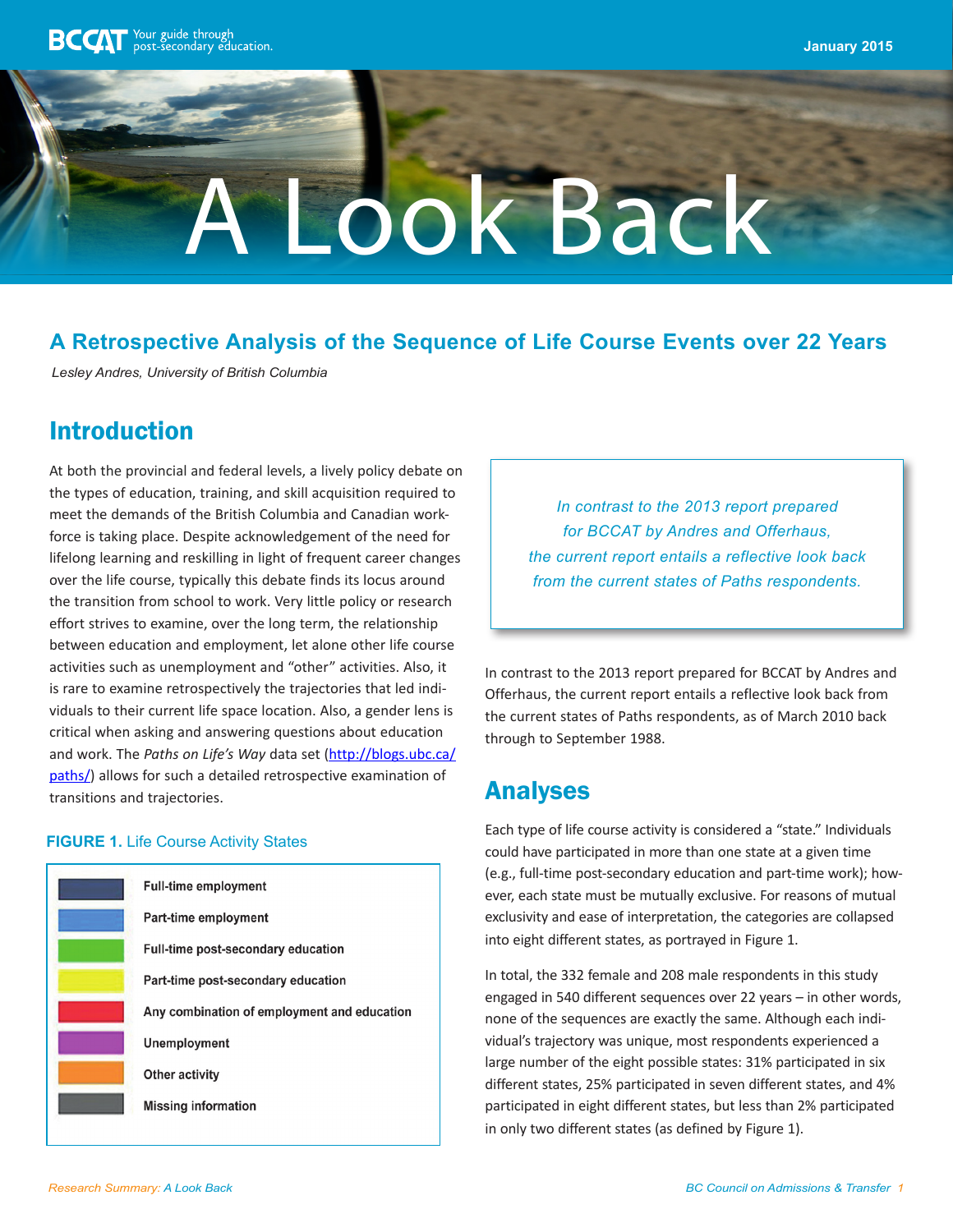# Life Course Activities in Retrospect by Gender

In Figure 2, life course activities from 2010 to 1988 by gender are portrayed. Over the time period covered in this report, men were employed full-time only for an average of just under 15 years. Women worked fewer average years full-time only (10.8) but triple the number of average years part-time (3.2) when compared to men (1 year). The average number of months spent unemployed were approximately equal for women and men.

### *Males*

For 17% of men (pattern labelled A on the graph) almost exclusive full-time post-secondary attendance in the early years with periods of summer employment led directly into full-time employment only. However, it took just over eight years following high school graduation for those in pattern A to reach the state of continuous full-time employment. A tiny proportion (top of the graph) experienced full-time employment for almost the entire period since high school graduation. In the pattern labelled B, all (together with those in A) were in full-time work by March 2010.

Approximately 6% of men shifted from other states into fulltime work and stayed in full-time employment only beginning in September 2008. This period was preceded by primarily participation in full-time work (dark blue) but was interspersed with other activities including primarily post-secondary study, simultaneous full-time study and work. A very small proportion had previously been employed part-time. Patterns C, D, and E portray an abrupt change state in September 2008, coinciding with the global financial crisis. Previously, most men in these groups were employed primarily full-time. In September 2008, 21% were employed part-time, 10% were in "other" activities, and just over 1% were studying while working.

## *Females*

The women in this study were much slower to commence, and remain, in continuous full-time work. In the same time period reported above for men (just over eight years following high school graduation), only 3% of women commenced full-time employment only and remained in that state through to March 2010 (A). Within 10.5 years of high school graduation, only 8% of women were and remained employed full-time (A). The part of the figure labelled B represents those (in addition to those in pattern A) who were in full-time employment only as of March 2010.



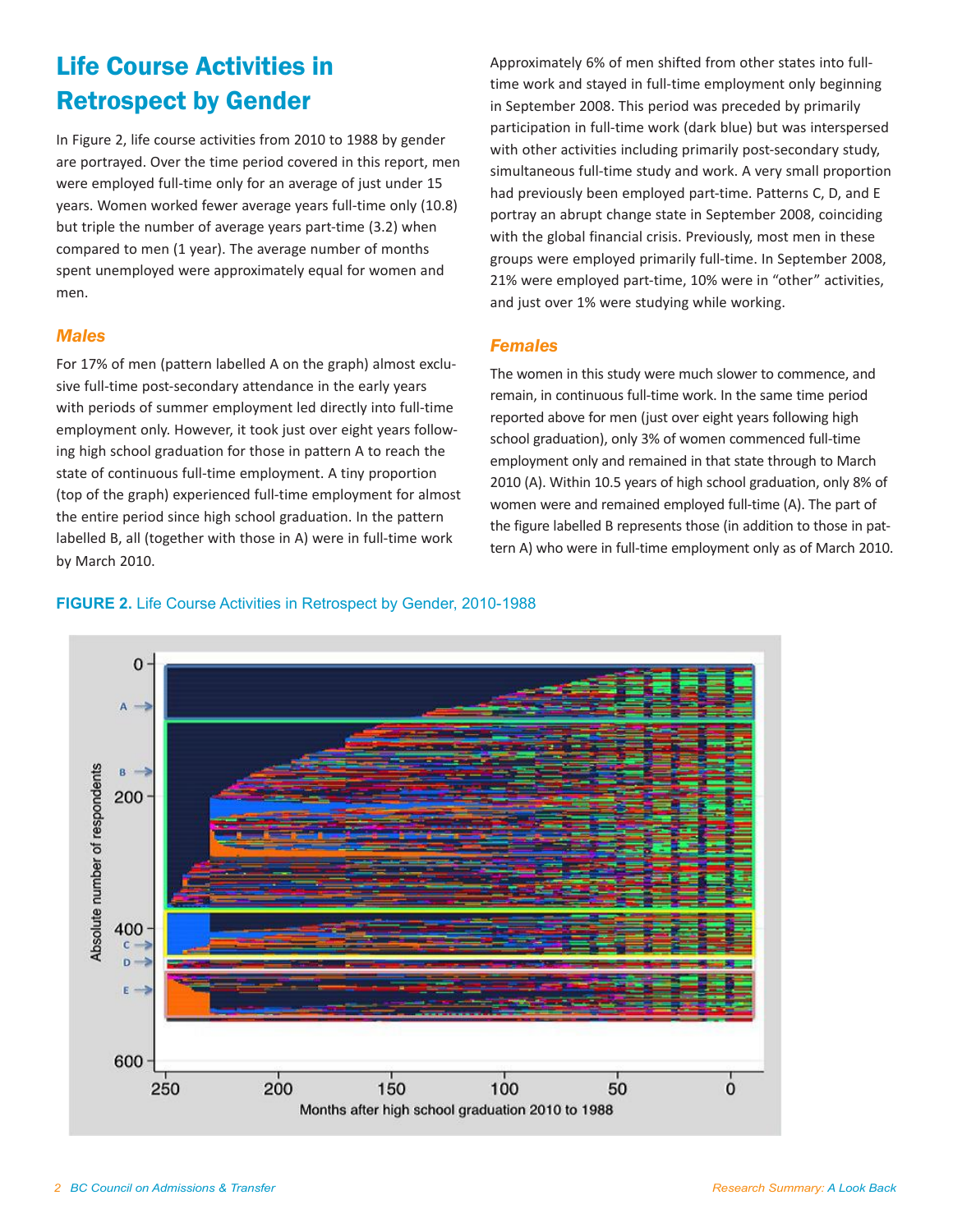*The women in this sample were much slower to commence, and remain in continuous full-time work... Just over eight years following high school graduation, only 3% of women, compared with 17% of men, commenced full-time employment and remained in that state through to March 2010.*

Similar to men but more than double the proportion at 28%, women entered and remained in full-time employment only in September 2008, suggesting that they moved from other states – primarily part-time work or an "other" activity – into full-time work, either as a response to, or consequence of, the global financial crisis.

The 22 year time span following high school graduation was a highly colourful period – that is, involving many different states, for the women in this study. Full-time work only, as represented by dark blue, was much less evident, whereas part-time work was. Periods of an "other" activity, often extended, was also more prevalent, as was simultaneous post-secondary study and work, and unemployment. Full-time study only is not as prevalent as it was in the male sample. Patterns C, D, and E portray the same abrupt change state in September 2008 seen above for men, but in different proportions. In September 2008, 13% were employed part-time (excluding those already in part-time work), 13% were in "other" activities, and 5% were studying while working. Although some women in pattern C had previously been employed continuously full-time, others had participated in various states during this time. Women in pattern E exhibited a stronger history of full-time employment only before shifting to the "other" state.

For the majority of men and women, the life course entailed many transitions throughout the seven states documented in this analysis. However, even though full-time employment may not be continuous, the life course trajectories of men showed fewer states other than full-time work than did women.

This finding holds even after considering post-secondary completion status, parental educational background, and geographic location of origin (see full report for a detailed account). Whereas the life course trajectories of men tended to be more monochromatic – mainly dark blue representing full-time work – the trajectories of women were more polychromatic. This finding suggests that over the space of 22 years, women in this study, willingly or unwillingly were more adaptable, flexible, and fluid, as evidenced by vastly more time spent in part-time employment and/or in an "other" state.

## Conclusion

The data presented in this report are revealing in many ways. First, only a small minority of men and even smaller minority of women participated in post-secondary studies and then entered the full-time labour force and remain employed continuously through to 2010 (when they were around age 40). Men eased into continuous full-time work at a rather steady pace from about five years following high school graduation. For women, entry into the continuous full-time work force was both slower and more gradual.

The employment discrepancies between men and women are stark and startling. A higher proportion of women than men had post-secondary credentials and almost 60% of both women and men had earned baccalaureate level credentials or higher. Yet, this was not translated into sustained full-time employment for women.

The "great recession of 2008" is almost always associated with economic hardship in terms of unemployment or underemployment. This was indeed the case for both men and women in this study. September 2008 marked a shift for 31% of men and 26% of women from other states into either part-time work or an "other" state. However, whereas at the same point in time 6% of men shifted from other states into full-time work, 28% of women did so! This finding begs the following question: What did the 2008 financial crisis mean for women? What compelled, enabled, or required these thirtysomething women to secure full-time employment?

In light of policy discussions surrounding the lack of skilled Canadians and initiatives such as the Temporary Foreign Workers program and the Government of British Columbia's (2014) B.C.'s Skills for Jobs Blueprint, the loss of human capital to the workforce by educated underemployed women or women who were out of the workforce, as documented in this report, is remarkable. It could be that women "choose" not to work full-time, but "choice" entails multiple considerations such as available and affordable daycare and shared domestic labour, to name two.